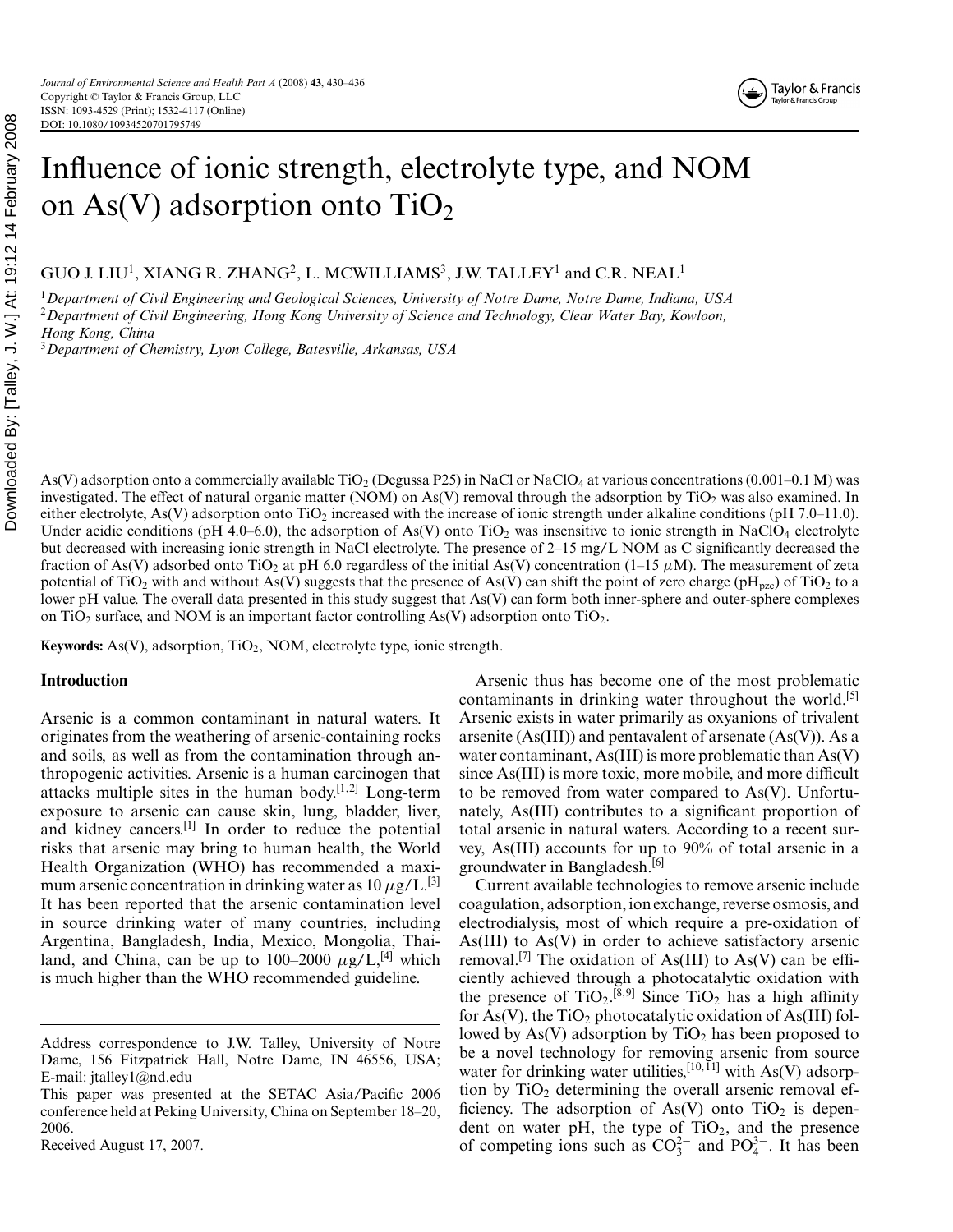discovered that As(V) adsorption onto  $TiO<sub>2</sub>$  at low pH is higher than that at high  $pH[10,12,13]$ . The TiO<sub>2</sub> that is porous and/or has high surface area tends to have higher adsorption capability for As(V) than the  $TiO<sub>2</sub>$  that is nonporous and/or has relatively low surface area, although it takes much longer for the adsorption to reach equilibrium by using the former type of  $\text{TiO}_2$ .<sup>[10,12,14]</sup> The presence of  $CO_3^{2-}$  and  $PO_4^{3-}$  can moderately inhibit As(V) adsorption onto  $\text{TiO}_2$ .<sup>[12]</sup> For most of previous studies, the As(V) adsorption onto  $TiO<sub>2</sub>$  was performed at a constant ionic strength with a single electrolyte. The variation of electrolyte type and concentration may affect As(V) adsorption onto  $TiO<sub>2</sub>$  because the adsorption of As(V) by  $TiO<sub>2</sub>$ depends largely on electrostatic attraction,<sup>[10]</sup> which can be easily inhibited by increasing the competitive adsorption of the surface with counterions (i.e., anions) from background electrolyte. The effect of ionic strength (electrolyte concentration) on As(V) adsorption onto various types of (hydr)oxide has been presented in many articles, although it has not been specifically examined and addressed with  $TiO<sub>2</sub>$ . It has been reported that As(V) adsorption was insensitive to ionic strength when  $\gamma$ -Al<sub>2</sub>O<sub>3</sub>, goethite or amorphous Al/Fe oxide was used as the adsorbent,<sup>[15−17]</sup> but was sensitive to ionic strength if the adsorbent was akaganeite ( $\beta$ -FeO(OH)) or allophone.<sup>[18,19]</sup> A recent study of the relationship between ion pair formation and primary charging of  $TiO<sub>2</sub>$  suggests that the binding affinity between  $TiO<sub>2</sub>$  and anions/cations from background electrolyte varies depending on the type of anion or cation.[20] Cornu et al.<sup>[21]</sup> reported that the variation of electrolyte type from  $NaNO<sub>3</sub>$  to  $Ca(NO<sub>3</sub>)<sub>2</sub>$  significantly decreased the adsorption of As(V) by kaolinite within the pH range of 4.0–6.0.

Besides the possible effects that may arise from the background electrolyte, the effect of NOM on the adsorption of As(V) by TiO<sub>2</sub> has not been well documented in the literature either. NOM is a complex mixture of acidic organic molecules that originates from a variety of natural sources.<sup>[22]</sup> It is ubiquitous in natural waters and is an essential element controlling the mobility of different arsenic species in aquatic environment.[23] According to a recent survey on the chemical composition of a groundwater in Bangladesh, NOM concentration in arsenic-rich groundwaters can be up to 14.2 mg/L as  $C$ <sup>[24]</sup> As an anionic polyelectrolyte within the normal pH range of natural waters (pH 6.0–9.0), NOM may affect As(V) adsorption onto  $TiO<sub>2</sub>$  through (1) competing with As(V) for available binding sites at the surface, (2) forming complexes with As(V), and/or (3) changing the surface charge of  $TiO<sub>2</sub>$  through adsorption.

The purpose of this study was to investigate the adsorption of As(V) onto  $TiO<sub>2</sub>$  at various concentrations of 2 electrolytes (i.e., NaCl and NaClO<sub>4</sub>). The effect of NOM on  $As(V)$  adsorption onto  $TiO<sub>2</sub>$  was also examined. The mechanisms behind these effects were discussed.

### **Materials and methods**

#### *Materials and reagents*

All chemicals were of analytical grade. Milli-Q water, which was supplied by the Millipore MR3 water purifier system, was used to prepare all solutions. The Milli-Q water was passed through an  $0.2$ - $\mu$ m membrane (Gelman FP-Verical) before making any solution in order to remove the existing microbes or other reducing colloids that may cause As(V) reduction.<sup>[25]</sup> Sodium arsenate (Na<sub>2</sub>HAsO<sub>4</sub>.7H<sub>2</sub>O, 99%) was obtained from Sigma. Suwannee River NOM (SRNOM), which has been a well characterized NOM, was purchased from the International Humic Substances Society. Sodium chloride (NaCl, 99%) and sodium perchlorate (NaClO<sub>4</sub>·H<sub>2</sub>O, 99%) were from Fisher. The TiO<sub>2</sub> used in this study was a commercial available  $TiO<sub>2</sub>$  (Degussa P25). The Degussa P25 TiO<sub>2</sub> contains  $80\%$  of anatase and  $20\%$ of rutile, with a BET surface area of 55 m<sup>2</sup>/g.<sup>[26]</sup>

A stock solution of As(V) (13.3 mM) was made by dissolving 2.08 g of  $Na<sub>2</sub>HAsO<sub>4</sub>·7H<sub>2</sub>O$  into 500 mL of the filtered Milli-Q water. Stock  $TiO<sub>2</sub>$  suspensions were made by mixing 1 g of Degussa P25 TiO<sub>2</sub> with 1 L of NaCl or NaClO<sub>4</sub> background electrolyte at different concentrations (0.001, 0.01, and 0.1 M). The stock  $As(V)$  solution and the stock  $TiO<sub>2</sub>$  suspensions were kept in the dark in a refrigerator at  $4^{\circ}$ C for up to 6 weeks. The stock TiO<sub>2</sub> suspensions were sonicated for 20 min each time before use in order to resuspend the precipitated  $TiO<sub>2</sub>$  particles.

### *Batch adsorption*

All adsorption experiments were carried out in duplicate at 25◦C in acid-washed polyethylene bottles (15 mL, amber). Adsorption of As(V) onto TiO<sub>2</sub> was initialized by adding 0.75 mL of TiO<sub>2</sub> stock suspension  $(1 g/L)$  into 14.25 mL As(V) solution (4.11  $\mu$ M) at different ionic strength levels  $(0.001-0.1 \text{ M})$ . The As(V) solutions were obtained by spiking certain amount of As(V) stock solution (13.3 mM) into aliquots of NaCl or NaClO<sub>4</sub> solutions  $(0.001-0.1 \text{ M})$ . The resulting suspensions hence had an initial As(V) concentration of 3.90  $\mu$ M. The pH values of the suspensions were adjusted to desired values using 0.1 M HCl or NaOH. The suspensions were then sealed and mixed on a rotator for 2 h to reach adsorption equilibrium. At the end of equilibrium period, the pH values of the suspensions were re-measured and recorded. The pH values measured at the end of adsorption equilibrium were reported as the adsorption pH throughout the manuscript. The suspensions were then filtered through a  $0.22$ - $\mu$ m PTFE syringe filter (Fisher) and the filtrates were analyzed for the total concentration of arsenic.

In studying the effect of NOM on As(V) adsorption, background electrolytes that contained 2–15 mg/L SRNOM as C were used. The solutions with NOM were spiked with  $As(V)$  stock solution to reach  $As(V)$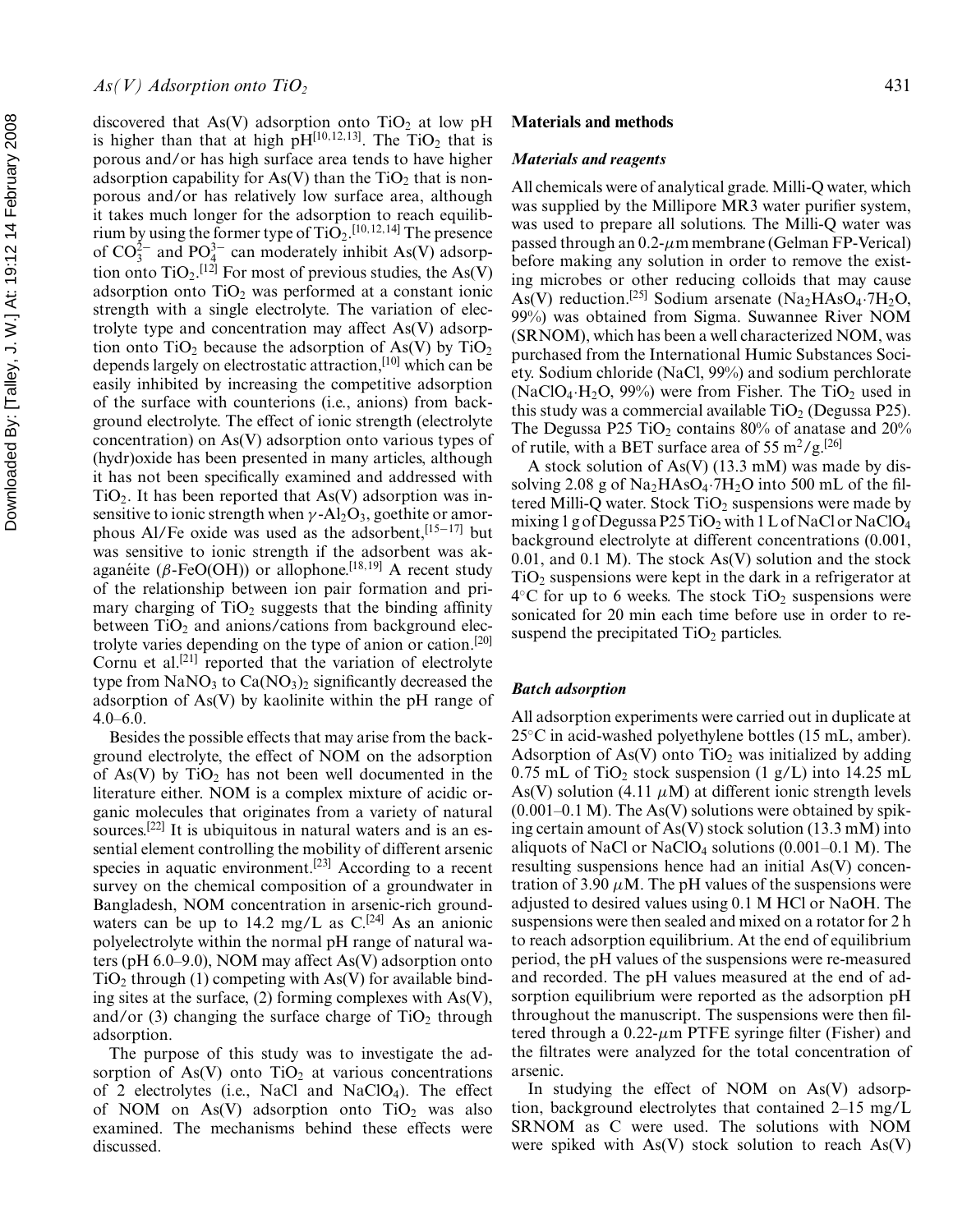concentrations varying from 1.05 to 15.8  $\mu$ M before they were mixed with  $1 g/L$  of TiO<sub>2</sub> stock suspension at a volume ratio of 19:1. The ionic strength of the mixed suspension was fixed at 0.01 M NaCl.

The total concentration of arsenic remaining in the filtrate after adsorption was measured using a Perkin– Elmer optima 2000DV inductively coupled plasma–optical emission spectrometry (ICP–OES). A Finnigan Element 2 (Thermo Electron Corporation) sector field high-resolution ICP–MS was used when the arsenic concentration was lower than 0.67  $\mu$ M (50  $\mu$ g/L). A medium resolution mode was chosen for the ICP–MS analysis to avoid the interference from  $^{40}Ar^{35}Cl^+$  dimmer. The detection limits of arsenic using the ICP–OES and the ICP–MS were 25  $\mu$ g/L (0.33  $\mu$ M) and 5 ng/L (6.7 × 10<sup>-5</sup> $\mu$ M), respectively.

The concentration of total organic carbon (TOC) remaining in the filtrate after an adsorption experiment was measured using a Shimadzu TOC-5050 analyzer. Fifty  $\mu$ L of 2 M HCl was added into 5-mL sample to drop the sample pH below 2.5. The sample was sparged with TOC grade air for 5 min before analysis. The TOC in each sample was analyzed in triplicate and the corresponding relative standard deviation was less than 5%.

## *Zeta potential measurement*

The zeta potential of Degussa  $P25 TiO<sub>2</sub>$  was determined using a ZetaPals analyzer (Brookhaven Instrument Corporation). Samples were prepared following the same procedure as that for adsorption experiments except that the suspensions contained only  $TiO<sub>2</sub>$  (0.05 g/L) and were not filtered before the measurement of zeta potential. Due to electrodeblackening problem caused by high concentration of salt, only suspensions with low ionic strength (0.001–0.1 M) were used for zeta potential analysis. In order to examine the effect of As(V) adsorption on surface charging of  $TiO<sub>2</sub>$ , the zeta potential of TiO<sub>2</sub> suspension (0.05 g/L) that contained 3.90  $\mu$ M As(V) was also measured at different pH values. The ionic strength of the suspensions with As(V) was controlled with 0.01 M NaCl.

#### **Results and discussion**

# *Zeta potential*

The change of the zeta potential of Degussa P25  $TiO<sub>2</sub>$  in NaCl with pH at different ionic strengths and As(V) levels is presented in Figure 1. The  $pH_{pzc}$  of TiO<sub>2</sub> under various conditions was derived using the method described in the Pena et al.<sup>[27]</sup> The results suggest that the zeta potential of  $TiO<sub>2</sub>$  was insensitive to the variation of ionic strength from 0.001 to 0.01 M. In either 0.001 or 0.01 M NaCl solution, the  $pH_{pzc}$  of Degussa P25 TiO<sub>2</sub> was determined to be 6.7, which is in good agreement with the literature reported value.<sup>[10]</sup>



**Fig. 1.** Zeta potential of 0.05 g/L Degussa P25 TiO<sub>2</sub> as a function of pH and ionic strength in 0.001–0.01 M NaCl.

The zeta potential of  $TiO<sub>2</sub>$  was lower in the presence of  $As(V)$  than in the absence of  $As(V)$  when pH was below 8.0. With the presence of 3.9  $\mu$ M As(V), the pH<sub>pzc</sub> of TiO<sub>2</sub> shifted from 6.7 to 5.0.

The measurement of zeta potential is useful to distinguish inner-sphere complexes from outer-sphere complexes. According to Hunter,<sup>[27]</sup> zeta potential measures the electrokinetic potential between the surface at the shear plane and any point in the mass of the suspending liquid. The shear plane is at the outer edge of the inner part of the double layer and near the outer Helmhotz plane or the Stern layer, depending on the models to describe the interface. In pure water, the net surface charge of  $TiO<sub>2</sub>$  at the interface arises from the adsorption of H<sup>+</sup> or OH<sup>-</sup> on the neutral  $\equiv$ TiOH<sup>0</sup> site. When the positive charge contributed by the adsorbed  $H^+$  is balanced by the negative charge contributed by the adsorbed OH−, the net surface charge of the particle is zero, and the pH at this condition is termed pH<sub>pzc</sub>. At the pH<sub>pzc</sub>, the neutral surface is considered to interact equally with the indifferent cation and anion, which can adsorb onto the particle through the formation of outer-sphere complexes via van der Waals forces.[20]

The non-specific ion adsorption (i.e., outer-sphere complexation) thus will not affect the zeta potential value of the particle at the  $pH_{pzc}$ , and the change of indifferent electrolyte concentration will not cause shift of the  $pH_{pzc}$  of the particle. The adsorption of cation and anion by the neutral particle at the  $pH_{pzc}$  can be asymmetric if ions that can specifically associate with the surface through the formation of inner-sphere complexes exist in the system. The specific ion adsorption (i.e., inner-sphere complexation) always occurs inside of the shear plane, and it can change the zeta potential value of the surface when the pH equals to the pH<sub>pzc</sub> of the particle prior to the adsorption. The pH<sub>pzc</sub> of the particle can, therefore, be changed due to the specific adsorption of ions by the surface.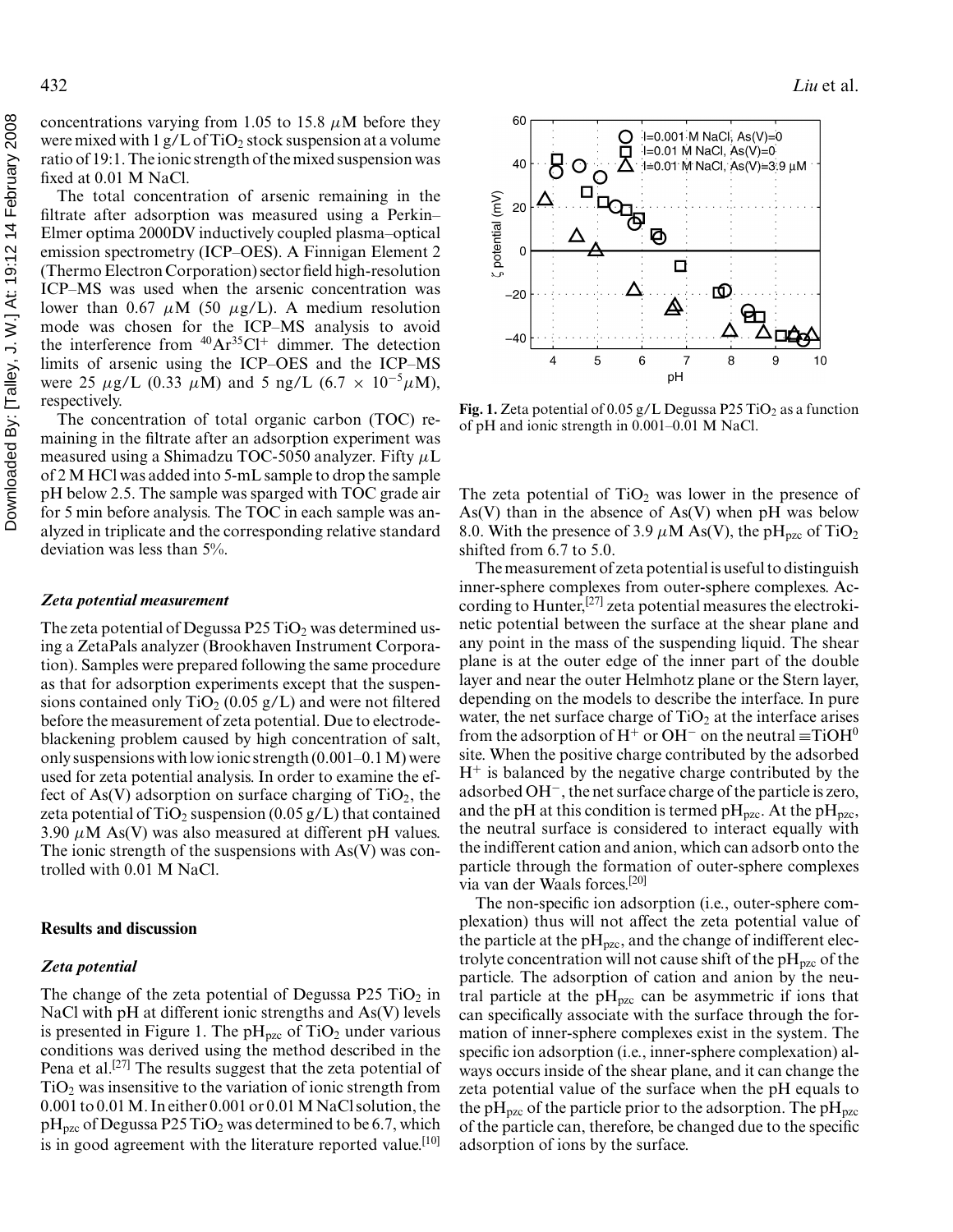# $As(V)$  Adsorption onto  $TiO<sub>2</sub>$  433

Based on the theory discussed above, the significant shift of  $pH_{pzc}$  of TiO<sub>2</sub> to a lower value due to the presence of As(V) (Fig. 1) indicates that  $As(V)$  formed inner-sphere complexes at TiO<sub>2</sub> surface. The shift of  $pH_{pzc}$  of a nanocrystalline  $TiO<sub>2</sub>$  due to As(V) adsorption was observed by Pena et al.[28] The researchers also provided data from spectroscopy to prove the existence of inner-sphere complexes formed between As(V) and TiO<sub>2</sub>. The zeta potential of Degussa P25 TiO<sub>2</sub> in 0.001 to 0.01 M NaClO<sub>4</sub> was measured. The results (not shown) are not significantly different from those obtained in NaCl.

## *Influence of pH and ionic strength*

Figure 2 shows the adsorption of As(V) onto  $TiO<sub>2</sub>$  as a function of pH and ionic strength in NaCl (Fig. 2a) and NaClO4 (Fig. 2b). In either electrolyte, the adsorption of As(V) by  $TiO<sub>2</sub>$  decreased with increasing pH. When NaCl was used as the background electrolyte, the As(V) adsorption decreased as the ionic strength increased at low pH (4.0–6.0) and increased with increasing ionic strength at high pH  $(7.0-11.0)$  (Fig. 2a). When NaClO<sub>4</sub> was used as background electrolyte, the As(V) adsorption was insensitive to ionic strength at low pH (4.0–6.0) (Fig. 2b). The increase of ionic strength tended to increase As(V) adsorption onto  $TiO<sub>2</sub>$  when pH was from 7.0 to 11.0, which was similar to the observed ionic strength effects on As(V) adsorption in NaCl at high pH values. At low ionic strength  $(0.001-0.01)$  M), the adsorption of As(V) by TiO<sub>2</sub> was almost the same in NaClO4 as that in NaCl at the same pH. When the ionic strength was high  $(0.1 \text{ M})$ , the As(V) adsorption onto  $TiO<sub>2</sub>$  was generally higher in NaClO<sub>4</sub> than in NaCl at the same pH values.

Effects of ionic strength on ion adsorption edges can also be used to distinguish inner-sphere from outer-sphere complexes. According to Hayer et al.,<sup>[29]</sup> adsorption through outer-sphere complexation can be sensitive to the variation of ionic strength because (i) the background electrolyte ion can compete with the non-specific adsorption ion for available binding sites at the surface, and (ii) the activity of the adsorbing species can be influenced by the variation of the interfacial potential due to the changing of ionic strength as the outer-sphere complexes are located at the same plane in the generalized triple layer model with the adsorbed background electrolyte ions. Inner-sphere complexation, which occurs in a plane that is closer to the surface compared to that where the background electrolyte ions stay, is generally not affected by ionic strength. Based on this theory, our data shown in Figure 2 suggest that As(V) formed outer-sphere complex throughout the pH range tested.

The observed ionic strength effects on As(V) adsorption reflect a cooperative effect from both  $Na^+$  and  $Cl^-/ClO_4^-$ . As shown in Figure 1, the surface charge of  $TiO<sub>2</sub>$  was positive when pH is below  $pH_{pzc}$ , and the positively charged surface would favor ion pair formation between Cl<sup>−</sup>/ClO<sub>4</sub><sup>-</sup> and  $TiO<sub>2</sub>$ . The adsorption of As(V) by  $TiO<sub>2</sub>$  would thus be lowered by elevating the concentration of competitive anions (i.e.,  $Cl^-/ClO_4^-$ ). The fact that the ionic strength effect on  $As(V)$  adsorption in NaClO<sub>4</sub> was not as significant as that in NaCl is probably due to the different binding affinities of Cl<sup>−</sup> and ClO<sub>4</sub><sup>onto</sup> TiO<sub>2</sub> surface, i.e., Cl<sup>−</sup> may be more competitive in being adsorbed by TiO<sub>2</sub> than ClO<sub>4</sub>. By summarizing 22 references for pair formation constants of various monovalent cations and anions binding with  $TiO<sub>2</sub>$ , Bourikas et al.[20] concluded that Cl<sup>−</sup> has a stronger binding with  $TiO<sub>2</sub>$  than  $ClO<sub>4</sub><sup>-</sup>$ . Their conclusion supports our observation that Cl<sup>−</sup> exhibited more inhibition effect on As(V) adsorption than ClO<sub>4</sub>. When pH is above pH<sub>pzc</sub>, the TiO<sub>2</sub> surface was negatively charged. The adsorption of  $Na<sup>+</sup>$  by  $TiO<sub>2</sub>$  would help the surface to maintain a relatively positive charge environment at high pH values, which would slow the change of surface interfacial potential with pH resulting in a favored As(V) adsorption. The effect of Na<sup>+</sup> seemed to have over-competed the competition effects from  $Cl^-/ClO_4^-$ , resulting in an enhanced As(V) adsorption with



**Fig. 2.** As(V) adsorption onto TiO<sub>2</sub> as a function of pH and ionic strength in 0.001–0.1 M (a) NaCl and (b) NaClO<sub>4</sub>. Initial As(V) concentration, 3.90  $\mu$ M; Initial TiO<sub>2</sub> concentration, 0.05 g/L; Error bar represents the relative error for duplicate samples.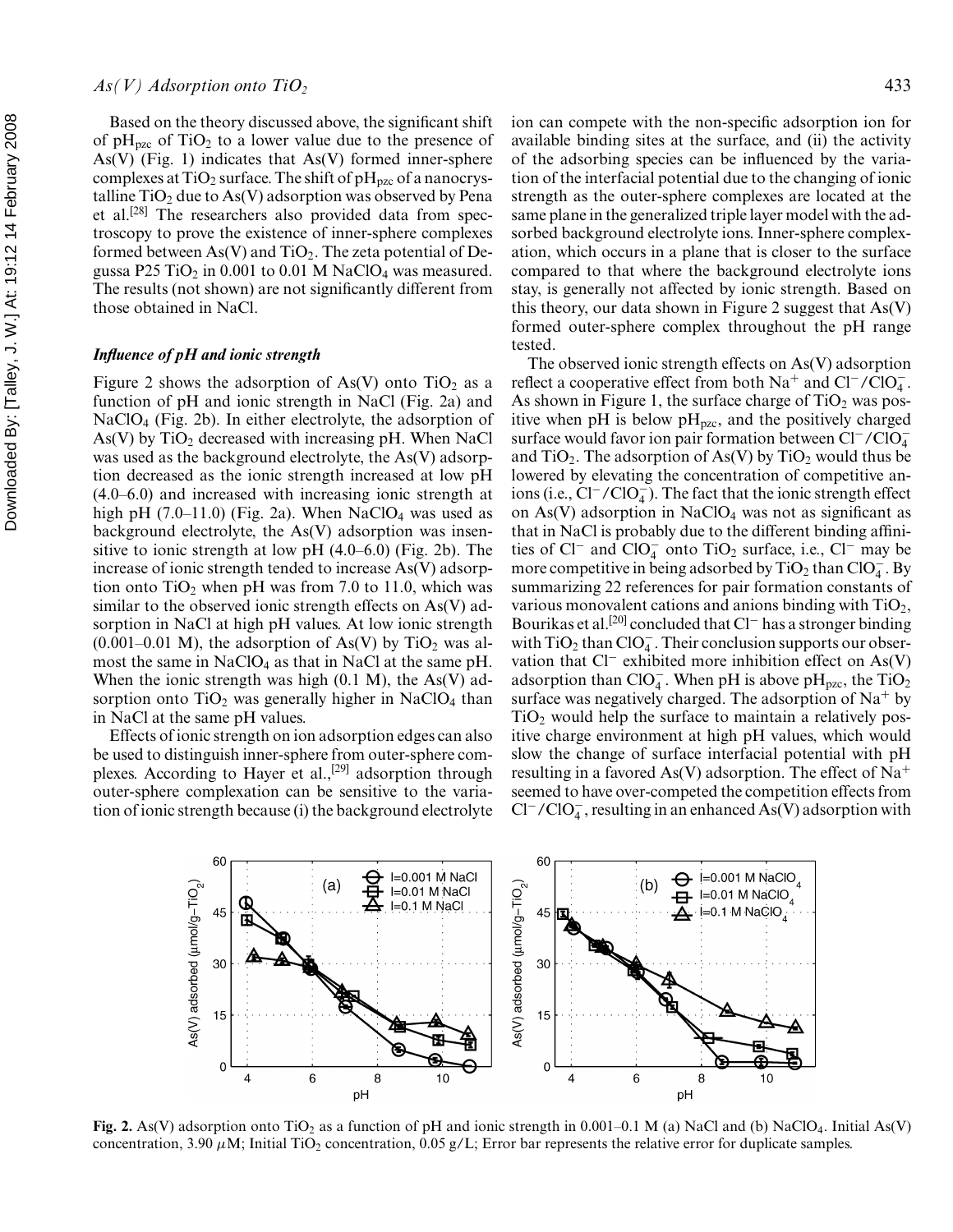

**Fig. 3.** Scheme of possible mechanisms for As(V) adsorption onto  $TiO<sub>2</sub>$ .

increasing the ionic strength. Deliyanni et al. $^{[18]}$  ascribed the increased As(V) adsorption onto akaganeite with increasing ionic strength at pH 7.0–12.5 to the increased  $K^+$ adsorption.

The effect of ionic strength on As(V) adsorption onto  $TiO<sub>2</sub>$ , however, did not exclude the possible formation of inner-sphere complexes between  $As(V)$  and  $TiO<sub>2</sub>$ . The overall data presented in Figures 1 and 2 are indicative of the coexistence of inner-sphere complex and outer-sphere complex. Possible adsorption mechanisms of As(V) onto  $TiO<sub>2</sub>$ are illustrated in Figure 3. Within the pH range of 4.0 to 10.0, As(V) exists primarily as  $H_2AsO_4^-$  and  $HAsO_4^{2-}$ .  $TiO<sub>2</sub>$  exhibits as the mixture of  $\equiv$ TiOH<sup>+</sup> and  $\equiv$ TiOH<sup>0</sup> at low pH and the mixture of  $\equiv$ TiOH<sup>0</sup> and  $\equiv$ TiO<sup>−</sup> at high pH.<sup>[10]</sup> The adsorption of As(V) onto TiO<sub>2</sub> surface can be viewed as the interaction between  $H_2AsO_4^-$  /  $HAsO_4^{2-}$  and  $\equiv$ TiOH<sup>+</sup>/ $\equiv$ TiOH<sup>0</sup> under acidic condition and the interaction between  $H_2AsO_4^-$  /  $HAsO_4^{2-}$  and  $\equiv$ TiOH<sup>0</sup>/ $\equiv$ TiO<sup>-</sup> under alkaline condition.

## *Influence of NOM*

The effect of NOM on As(V) removal by the adsorption onto TiO<sub>2</sub> at pH 6.0 is shown in Figure 4. The As(V) removal efficiency decreased with the increase of initial TOC concentration regardless of the variation of initial As(V) concentration from 1 to 15  $\mu$ M. When initial As(V) concentration was 1  $\mu$ M, the fraction of As(V) adsorbed onto

 $TiO<sub>2</sub>$  was decreased by 30.7–42.2% due to the presence of 2 to 15 mg/L SRNOM as C.

The observed NOM effects on As(V) adsorption is not surprising since NOM is also negatively charged and may compete with As(V) for available binding sites on the surface of  $TiO<sub>2</sub>$ . Recent studies of NOM effects on As(V) aqueous speciation distribution suggest that NOM can form complex with As(V) decreasing As(V) adsorption onto mineral surfaces.[30] The preliminary study regarding As–NOM interaction in simulated fresh waters suggests that the complexation between As(V) and the specific NOM did not occur under the experimental conditions in this study.<sup>[25]</sup>

Besides the competition effects, NOM can, through adsorption onto  $TiO<sub>2</sub>$  surface, reverse the surface charge of  $TiO<sub>2</sub>$  at low pH values, resulting in the decreased As(V) adsorption in presence of NOM.<sup>[31]</sup> In another study of As(V) adsorption onto  $TiO<sub>2</sub>$  in the presence of NOM at various pH values, we have observed that the As(V) adsorption is less pH-dependent with NOM than without NOM, which is due to the surface charge modification of  $TiO<sub>2</sub>$  by NOM adsorption.[31] It should be noted that the effect of NOM on As(V) adsorption onto  $TiO<sub>2</sub>$  was performed in the dark. If  $TiO<sub>2</sub>$  is used as a photocatalyst instead of a pure adsorbent, the NOM effects on As(V) adsorption may vary due to the photocatalytic degradation of NOM.<sup>[32]</sup>

The measurement of TOC concentration remaining in the filtrate after As(V) adsorption suggests that there was no significant decrease of the TOC concentration after adsorption. The initial TOC concentration used in this study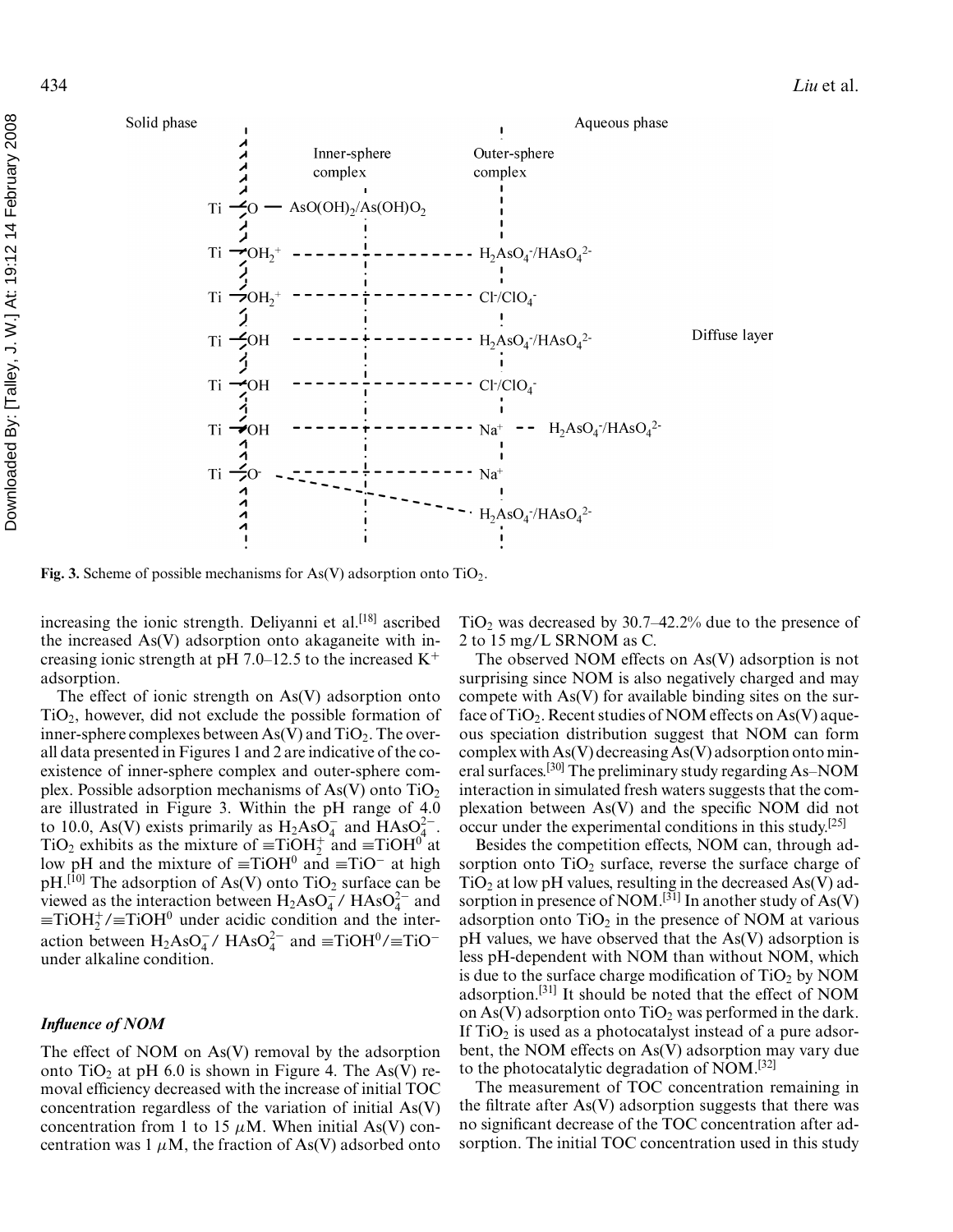

Fig. 4. As(V) removal efficiency by  $TiO<sub>2</sub>$  adsorption as a function of initial TOC and As(V) concentrations. I, 0.01 M NaCl; pH,  $6.0 \pm 0.1$ ; Initial TiO<sub>2</sub> concentration, 0.05 g/L; Error bar represents the relative error for duplicate samples.

ranged from 2 to 15 mg/L as C. The load of  $TiO<sub>2</sub>$  was 0.05 g/L. As suggested in a previous study, about 61% of 7 mg/L as C of a lake NOM could be adsorbed onto  $0.5$  g/L TiO<sub>2</sub> at pH 5.0<sup>[32]</sup>, which is equivalent to 8.54 mg  $C/g$ -TiO<sub>2</sub>. The surface coverage of NOM on  $TiO<sub>2</sub>$  could be lower given a lower initial TOC concentration or a higher pH value. Thus the decrease of TOC concentration would be lower than 0.427 mg/L as C when the load of TiO<sub>2</sub> was  $0.05$  g/L and the initial TOC concentration was below 7 mg/L as C. The difference in TOC concentration before and after  $TiO<sub>2</sub>$ adsorption (close to 5% of the initial) would be too low for the TOC analyzer to detect. In order to confirm this, the adsorption of NOM onto  $TiO<sub>2</sub>$  was examined at a higher load of  $TiO<sub>2</sub>$  (0.25 g/L) with an initial TOC concentration



Fig. 5. NOM removal efficiency by TiO<sub>2</sub> adsorption as a function of pH. Initial TiO<sub>2</sub> concentration, 0.25 g/L; Initial NOM concentration, 8 mg/L as C, I, 0.01 M NaCl; Error bar represents the relative error for duplicate samples.

of 8 mg/L as C. The fraction of NOM adsorbed onto  $TiO<sub>2</sub>$ at various pH levels is presented in Figure 5. When pH of the suspension varied from 4.0 to 9.5, about 37.8–2.67% of NOM added was adsorbed onto  $TiO<sub>2</sub>$  surface. The surface coverage of NOM on TiO<sub>2</sub> at pH 6.0 was 8.77 mg C/g TiO<sub>2</sub>, which is equivalent to 0.439 mg C/0.05 g TiO<sub>2</sub>. This result is in reasonable agreement with the estimated value based on the data in the literature. Therefore, the relatively small proportion of NOM that was adsorbed onto  $TiO<sub>2</sub>$ should be responsible for the slight decrease of the TOC concentration after As(V) adsorption.

Figure 5 also suggests that the NOM adsorption onto  $TiO<sub>2</sub>$  decreased with the increase of pH, indicating the anionic character of NOM. The pH-dependence of NOM adsorption onto  $TiO<sub>2</sub>$  suggests that electrostatic interaction between NOM and  $TiO<sub>2</sub>$  surface is a major reason responsible for NOM adsorption onto  $TiO<sub>2</sub>$ .

### **Conclusion**

The influence of ionic strength, electrolyte type, and NOM on As(V) adsorption onto  $TiO<sub>2</sub>$  was examined. The results show that the As(V) adsorption was affected by the variation of ionic strength from 0.001 to 0.1 M. The effects of ionic strength on As(V) adsorption were more significant in NaCl than in NaClO<sub>4</sub> when pH was from  $4.0-6.0$ , indicating that Cl<sup>−</sup> had stronger binding with TiO<sub>2</sub> than ClO<sub>4</sub>. The examination of ionic strength effects on As(V) adsorption together with the measurement of zeta potential of  $TiO<sub>2</sub>$ with and without  $As(V)$  suggests that a mixture of innerand outer-sphere As(V) complexes exist on the surface of TiO<sub>2</sub>. The presence of  $2-15$  mg/L SRNOM decreased the adsorption of  $As(V)$  onto  $TiO<sub>2</sub>$ , especially when the initial As(V) was low. The influence of SRNOM on As(V) adsorption onto  $TiO<sub>2</sub>$  is probably due to the competition of NOM with As(V) for the available binding sites on  $TiO<sub>2</sub>$  surface and/or the modification of surface charge of  $TiO<sub>2</sub>$  by NOM adsorption.

### **Acknowledgments**

This study was funded by the Notre Dame Environmental Molecule Scientific Institute through the National Science Foundation (NSF EAR02–21966). The  $TiO<sub>2</sub>$  used in this study was provided as a gift by Degussa Company. We thank Jennifer Forsyther and Jennifer Szymanowski for lab and instrument maintenance.

### **References**

- [1] Smith, A.; Lingas, E.; Rahman, M. Contamination of drinking water by arsenic in Bangladesh: a public health emergency. Bull. World Health Org. **2000**, *78*, 1093–1103.
- [2] LaGrega, M.D.; Buckingham, P.L.; Evans, J.C. *Hazardous Waste Management.* (*2nd ed.*); McGraw-Hill, New York, 2001; 270–274.